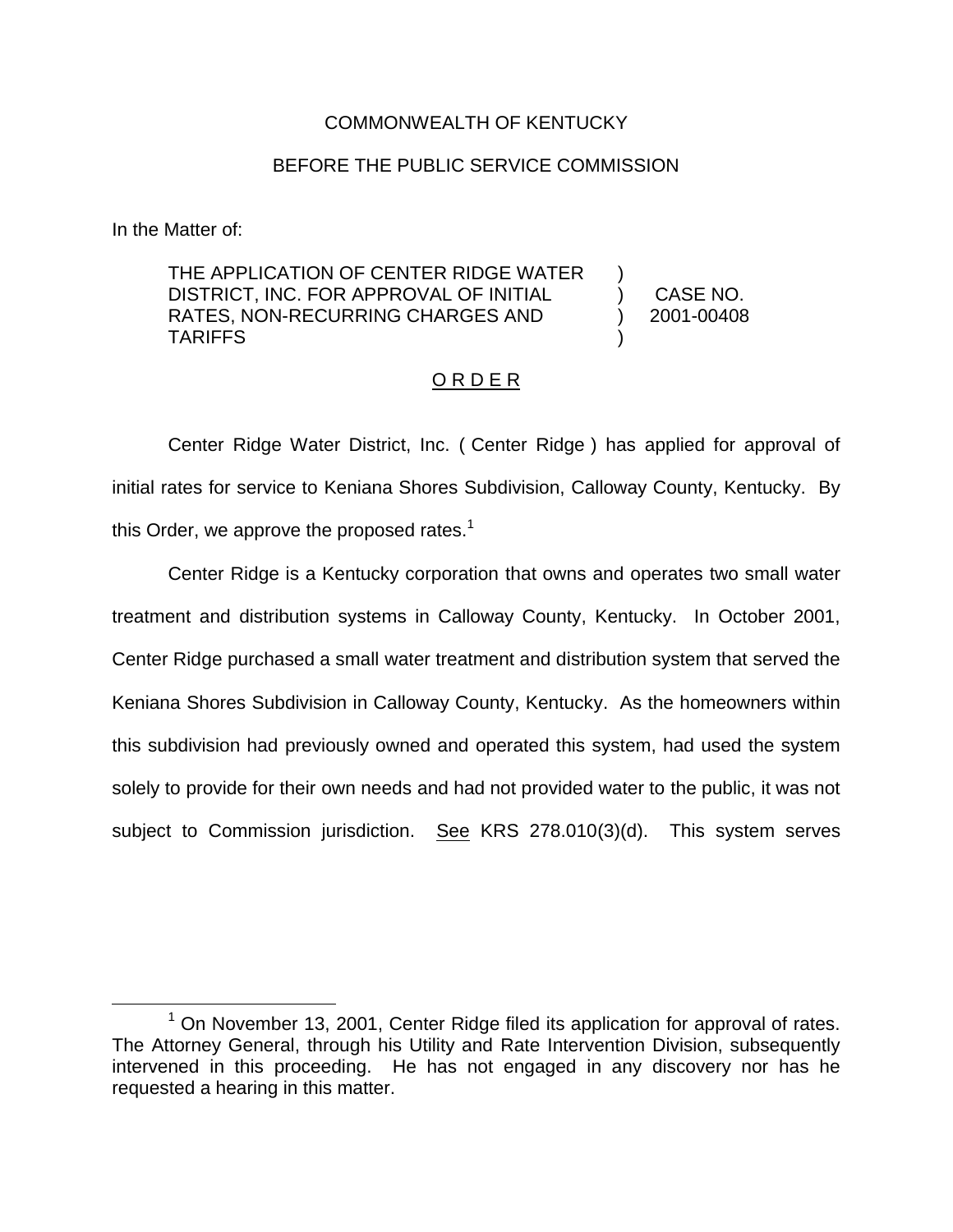approximately 59 customers.<sup>2</sup> Ground water is the system s source of supply. Its service is not metered. Customers are instead assessed a flat monthly rate.

Center Ridge proposes to assess customers of the Keniana system the same rates that it currently assesses its other two distribution systems. Because of the absence of any business or financial records for the Keniana system and the relative similarity in the operation of that system with Center Ridge s other two systems, $3$  the Commission finds that this proposal is reasonable. Because of the similarity in each system s utility plant and method of operation, their source of water, the geographic area in which they operate, and their operators, the operation costs should be proportional to their number of customers.

We further find that Center Ridge s operation of the Keniana system should be monitored and that Center Ridge should maintain adequate records to permit the Commission to review the Keniana system s finances. After Center Ridge has operated the Keniana system for one year, we will assess the reasonableness of the proposed rates based upon actual operating conditions. Any necessary adjustments to the proposed rates can then be directed.

 $2$  This number is based upon Commission Staff review of Center Ridges customer records. The United States Environmental Protection Agency s Safe Drinking Water Information System reports that the Keniana system serves 132 persons. See U.S. Environmental Protection Agency, Safe Drinking Water Violation Report on Keniana Water Works (Feb. 14, 2002) *available at* http://oaspub.epa.gov/enviro/sdw\_ report.first\_table?report\_id=510454&pwsid=KY0180502&state=KY&source=Ground%2 0water%20&population=132&sys\_num=0 (visited on Feb. 21, 2002).

 $3$  For a description of Center Ridge s other two water systems, see Annual Report of Cool Ridge Water System to the Public Service Commission for the Year Ended December 31, 2000 and Annual Report of Cool Waterworks, Inc. to the Public Service Commission for the Year Ended December 31, 2000.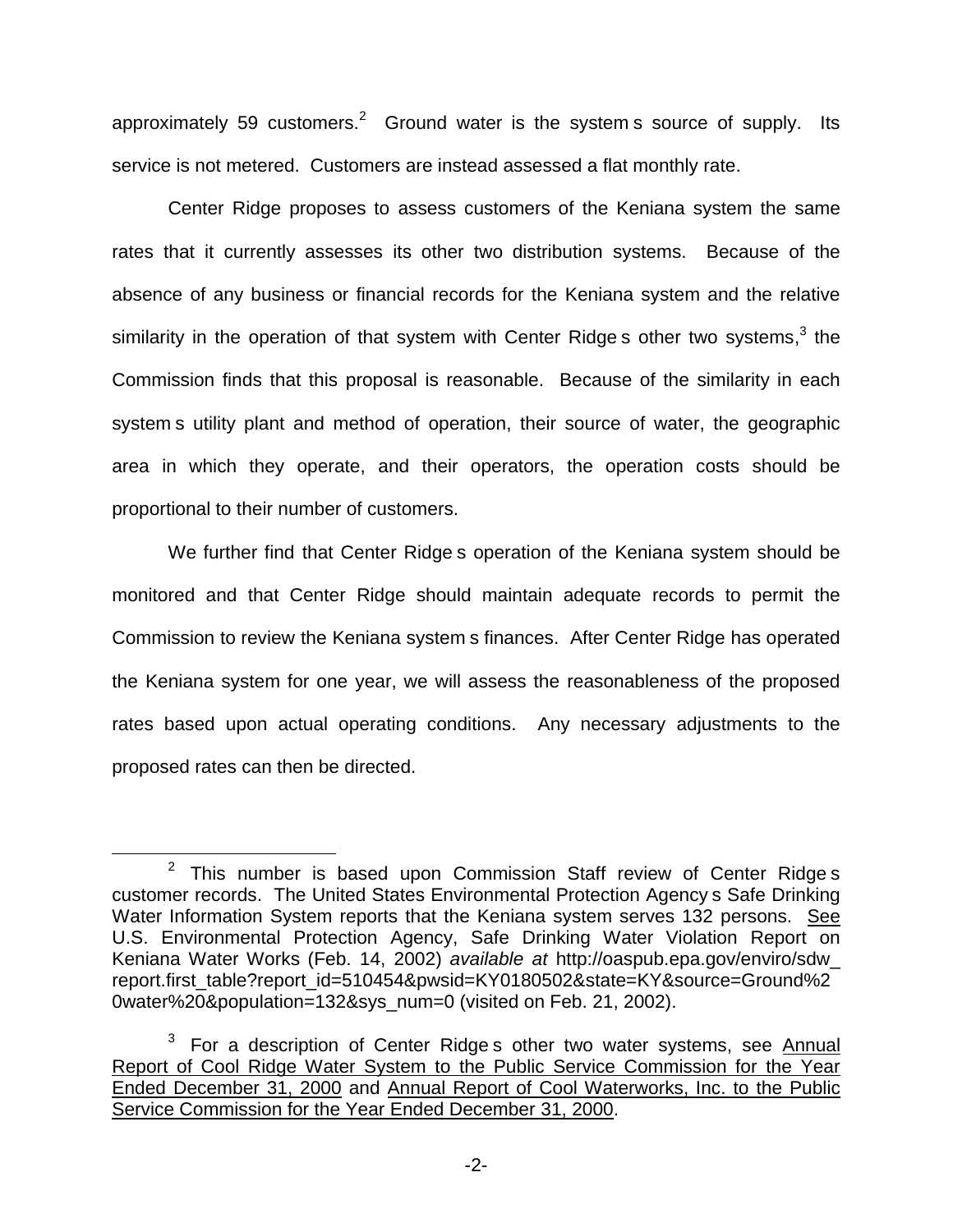The Commission has reviewed the proposed non-recurring charges. We find that the proposed charges will yield only enough revenue to pay the expenses incurred in rendering the service and, therefore, are consistent with Administrative Regulation 807 KAR 5:006, Section 8(2).

IT IS THEREFORE ORDERED that:

1. The rates set forth in Appendix A to this Order are approved for service rendered by Center Ridge to the Keniana Subdivision on and after the date of this Order.

2. Center Ridge s proposed tariff sheets are effective for service rendered on and after the date of this Order and shall be accepted as filed as of the date of this Order.

3. On March 31, 2003, Center Ridge shall file with the Commission an income statement, along with any pro forma adjustments, in sufficient detail to demonstrate that the rate approved herein is sufficient to meet its operating expenses, will provide a reasonable return to Center Ridge, and is not excessive.

Done at Frankfort, Kentucky, this 25<sup>th</sup> day of February, 2002.

By the Commission

ATTEST: